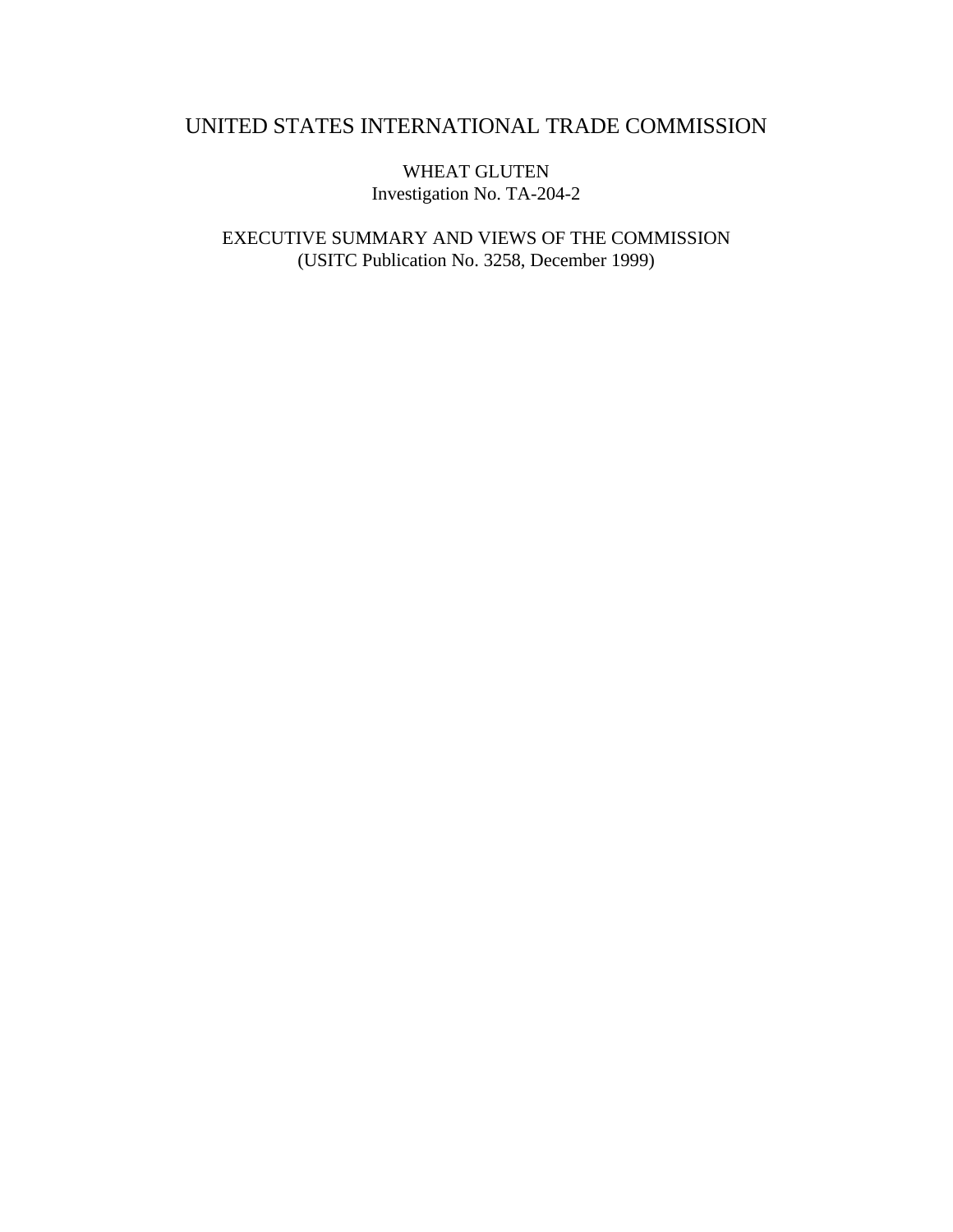## **EXECUTIVE SUMMARY**

On June 1, 1998, following a unanimous affirmative injury determination by the Commission under Section 201 of the Trade Act of 1974, the President imposed quantitative restrictions on imports of wheat gluten. Wheat gluten, the natural protein portion of wheat that is extracted after wheat is milled into flour, was defined for purposes of the Commission's investigation as including basic (or "vital") wheat gluten and those types of modified wheat gluten that are used for the same functionality and purposes as vital wheat gluten. The most common use for wheat gluten consumed in the United States is in the production of bakery products, while a smaller percentage of consumption is in nonbakery uses such as pet foods and seafood analogs. The President applied the quota to wheat gluten imports from the European Union, Australia, and all other countries with the exception of Canada, Mexico, Israel, beneficiary countries under the Carribean Basin Economic Recovery Act and the Andean Trade Preference Act, and developing countries that have accounted for a minor share of wheat gluten imports. Upon the announcement of the relief, the U.S. wheat gluten industry embarked on implementing its adjustment plan of improving efficiency and developing new products.

The Presidential proclamation provided for a three year quota running from June 1 to May 31 of each year. Quantity restrictions by country are as follows:

| June 1, 1998-May 31, 1999: |                                     |
|----------------------------|-------------------------------------|
| Australia                  | 28,315,000 kg (62.4 million pounds) |
| European Union $\dots$     | 24,513,000 kg (54.0 million pounds) |
| Other countries $\dots$ .  | 4,693,000 kg (10.3 million pounds)  |
| June 1, 1999-May 31, 2000: |                                     |
| Australia                  | 30,014,000 kg (66.2 million pounds) |
| European Union $\dots$     | 25,983,000 kg (57.3 million pounds) |
| Other countries $\dots$ .  | 4,975,000 kg (11.0 million pounds)  |
| June 1, 2000-May 31, 2001: |                                     |
| Australia                  | 31,814,000 kg (70.1 million pounds) |
| European Union             | 27,543,000 kg (60.7 million pounds) |
| Other countries            | 5,273,000 kg (11.6 million pounds)  |

Implementation of the quota in its first year was not smooth. Improper identification of some wheat gluten caused imports from the EU to surpass their total allotment for the first quota year by the sixth month. At the close of the first quota year the President, recognizing that imports from the EU had exceeded their allotment by 5,402,000 kg (11.9 million pounds), acted to remedy the quota overage by reducing the EU's second year (1999/2000) quota allotment by the amount of the overage in the first year. During the second quota year, the European Union exhausted its entire allotment in the first month of the year.

The Commission's monitoring investigation collected data for the years ending June 30, 1998 and 1999, a 2-year continuation of the data series collected during the original section 201 investigation. The first year of the 2-year period corresponds roughly to the year before the quota was implemented and the second year corresponds roughly to the first quota year. Despite the imposition of the quota, imports from the European Union, Australia, Canada, and other sources, whether or not subject to the quota, all increased in quantity and value during this period. Unit values from each of these sources also increased.

The United States, Australia, and the European Union continued to account for the largest share of the U.S. wheat gluten market in the years ending June 30, 1998 and 1999. However, during that period,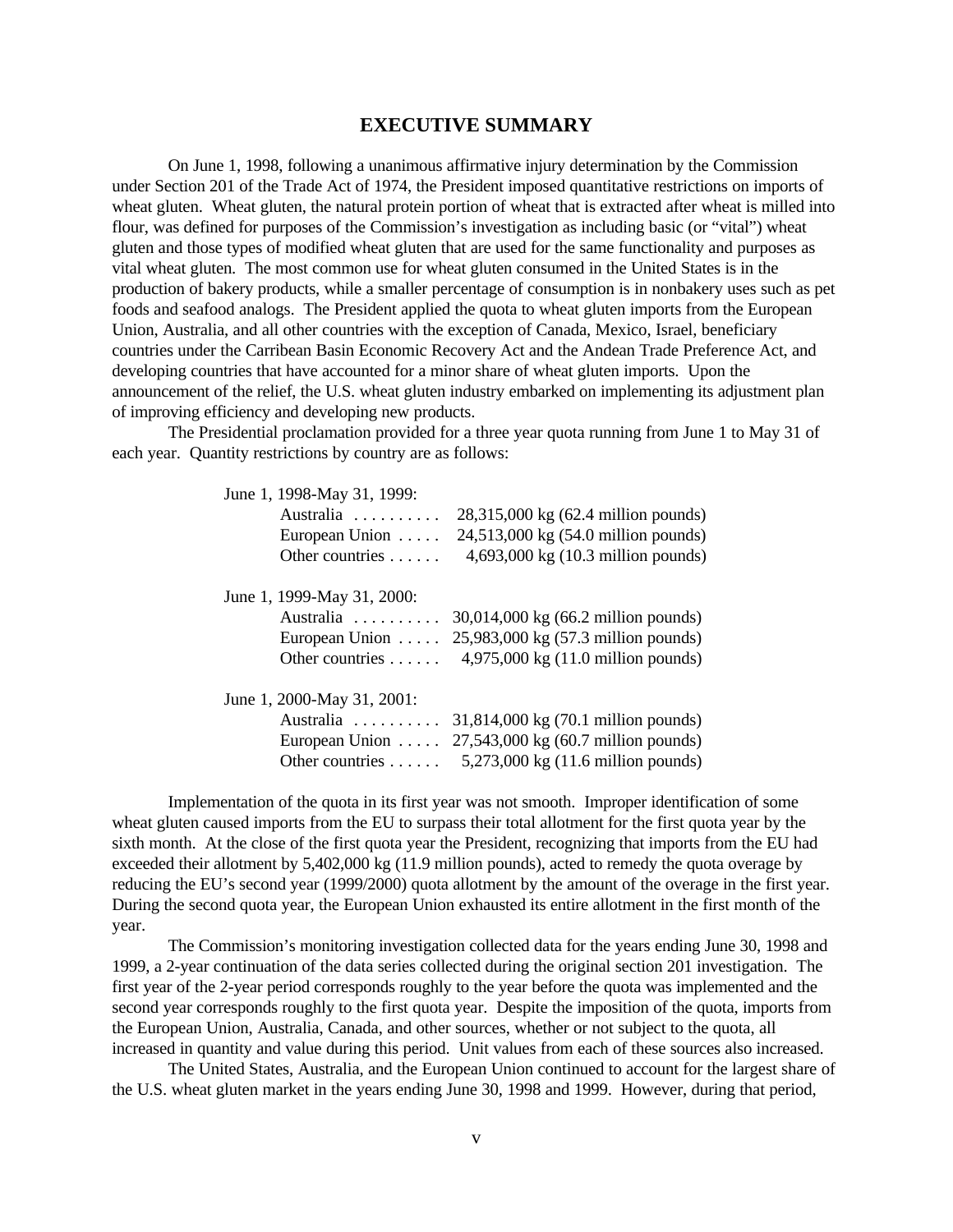shipments from the United States and the European Union lost market share in the United States, while imports from Australia and from other countries subject to the quota gained market share by quantity. Imports from Canada, not restricted by the quota, showed the biggest increase, and the market share of imports from Poland, a developing country that is exempt from the quota restriction, grew rapidly as well.

Petitioner alleges that, in addition to the overage, several forms of quota circumvention limited the anticipated positive effects of the relief to the U.S. industry in its first year. Specifically, there have been substantial imports of a blend of 90 percent vital wheat gluten and 10 percent of either soy protein or dried meat by-product for use in pet food applications. The U.S. Customs Service recently classified this "premix" product under HTS subheading 2309.90.10. Such blended product, which according to petitioner maintains the essential characteristics of vital wheat gluten, is entering the United States quota-free and is being sold to former customers in the pet food business who subsequently canceled contracts with U.S. wheat gluten producers.

Petitioner also cites increased imports of wheat gluten from Poland as evidence that a European producer is transhipping wheat gluten from the European Union through a subsidiary in Poland to the United States. Official U.S. Department of Commerce import statistics report no imports of wheat gluten from Poland during calendar years 1994-97 and only 440,000 pounds in the 12 months prior to the imposition of the quota. During the first quota year, however, imports from Poland grew to 5,004,000 pounds. In the first five months of 1999, imports from Poland accounted for 6.9 percent of total imports of wheat gluten into the United States.

The domestic industry saw improvement in its financial condition following the imposition of the quota. The quantity of domestic shipments in the year ending June 30, 1999, exceeded the levels of the previous six years and the value of those shipments reached a high not seen since 1994. The quantity and value of export shipments were the highest they had been in six years. Unit values of both domestic and export shipments also showed favorable increases. Each of the producers had increased sales and increased operating income between the two years examined; two firms rebounded from operating losses experienced in 1998. Increased prices were the primary factor in the increase in profitability.

U.S. prices rebounded from a 7-year low established in September 1997 and generally rose through June 1999. Quarterly sales quantities rebounded after January-March 1996 and finished in April-June 1999 at a 7-year peak. The majority of quarterly delivered selling price comparisons between the domestic and imported vital wheat gluten showed underselling by the products from the European Union and from all other countries; the majority of comparisons for products from Australia and Canada showed overselling.

The petitioner believes that quota circumvention in the first year limited the increase in U.S. selling prices and quantities. The petitioner expected U.S. producers' vital wheat gluten selling prices to average about \$0.10 more per pound and domestic sales quantities to total about 30 million pounds more than actually occurred. As a result, the U.S. industry's revenue from its domestic sales of vital wheat gluten during this period fell short of its expectations, and, in its view, negatively affected its efforts to implement its adjustment plan.

In January 1998, as part of the section 201 injury investigation of wheat gluten, the U.S. wheat gluten industry submitted to the Commission its proposal for competitive adjustment under import relief. Noting that U.S. producers were already using the most modern equipment available to produce wheat gluten in the most cost effective manner possible, the adjustment plan, while committing the industry to continue to improve efficiency and productivity, focused on the continuing development and marketing of new products made from modified wheat gluten and modified wheat starch which sell for higher prices and yield more profit than the unmodified products. U.S. producers expected relief to bring sustained profitability which would enable the necessary investment to develop and market modified products. Greater diversification, in turn, would provide the industry with the ability to withstand an increase in imports that could occur at the end of the relief period.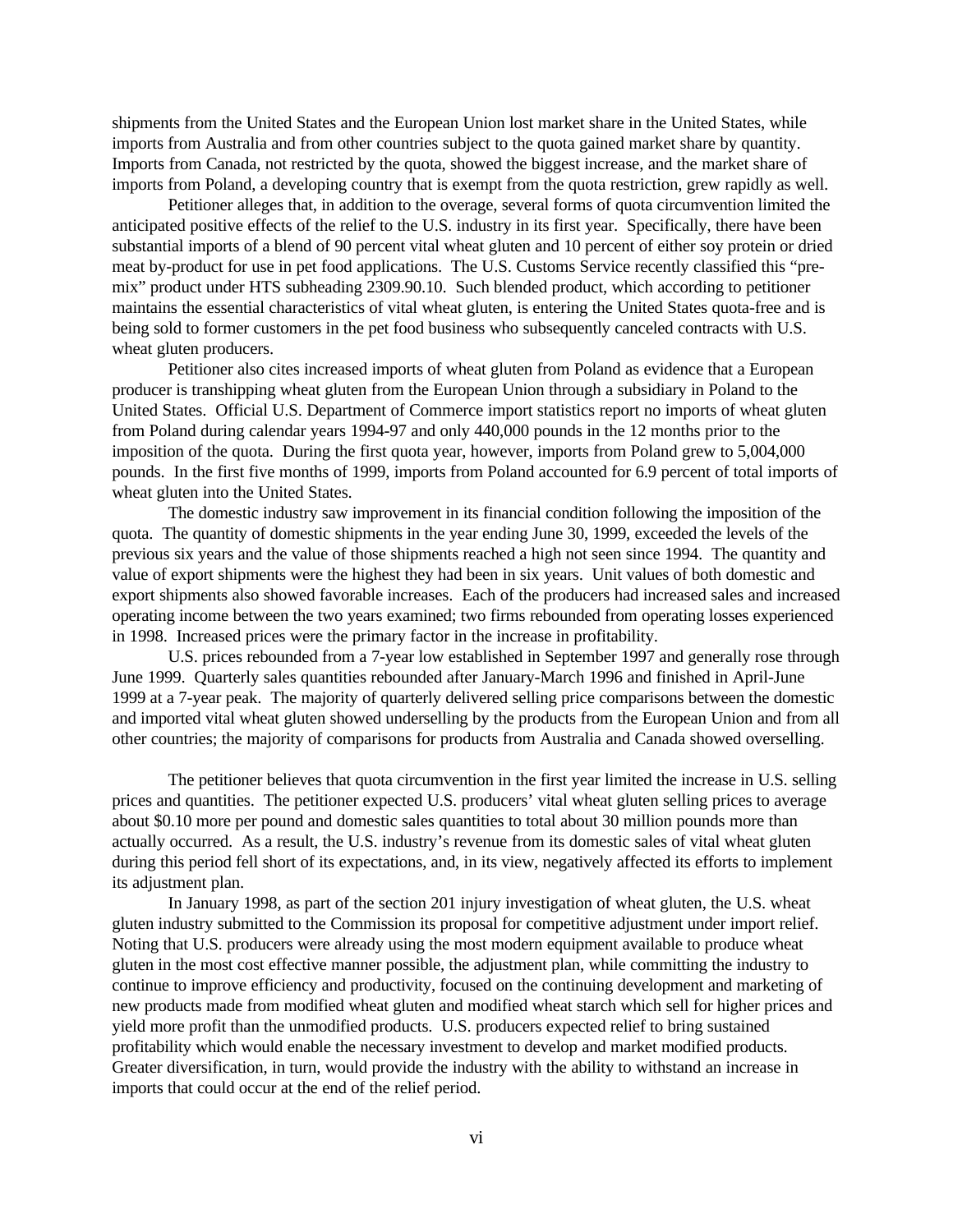As early as the late 1980s, the domestic industry invested in the research and development of new products based on the physical, chemical, and enzymatic modification of wheat gluten and its co-product, wheat starch. As wheat gluten imports increased during the 1990s, however, U.S. firms dedicated even more time, and millions of dollars, to getting their new modified products to the market more quickly. This process accelerated during the relief period, as small- and full-scale plants were planned and constructed to produce modified products. An entire research division was added at one firm headed by food chemists and other scientists devoted to developing applications for new wheat technology for products already on the market. Promotional campaigns were launched and additional salespeople were hired with the technical expertise to show potential customers how these modified products could improve the quality of their goods.

Bolstered by consumer interest in natural-based cosmetics, products made from non-genetically modified organisms, and environmentally friendly biodegradable products, the U.S. wheat gluten industry is on the leading edge of world-wide research on new functional applications of wheat gluten and wheat starch. Industry-wide, U.S. firms continue their goals of building long-term relationships with customers while shifting from product-driven to market-driven strategies in order to supply product needs to customers. Many of the industry's decisions to dedicate funds to the construction of full-scale plants, as opposed to the small-scale plants that are currently in operation, are scheduled to be made in the next several months and reportedly depend significantly on the profitability of their wheat gluten operations as a whole.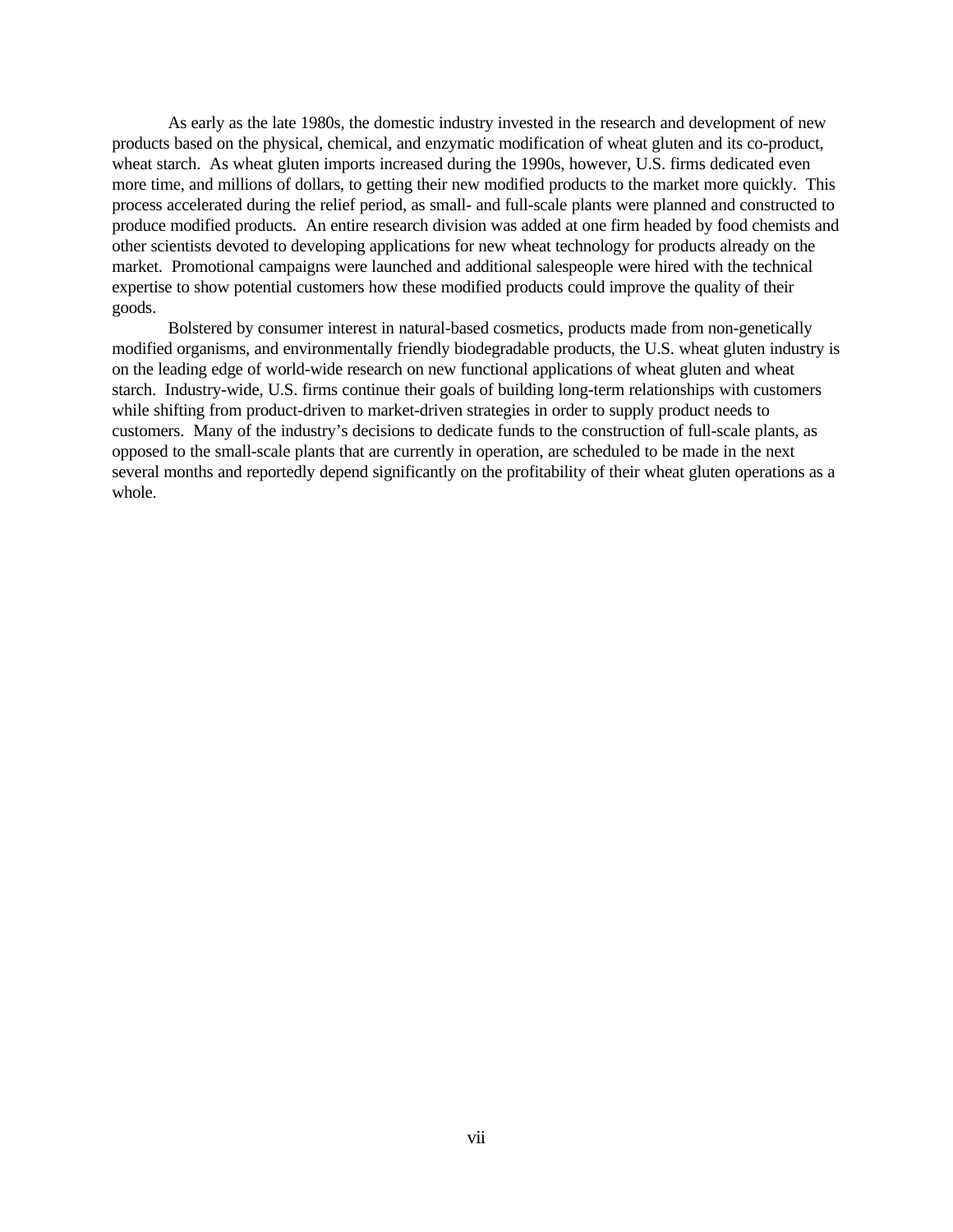## **SEPARATE AND ADDITIONAL VIEWS OF CHAIRMAN LYNN M. BRAGG**

*Wheat Gluten Inv. No. TA-204-2*

I join my colleagues in approving the attached report as the Commission's midterm monitoring report required under section  $204(a)(2)$  of the Trade Act of 1974. As discussed below, however, I believe that certain developments since the imposition of import relief in this case have significantly undermined the effectiveness of that relief. Specifically, the following developments, in my view, have combined to suppress domestic prices and limit domestic shipments in the U.S. market, thereby significantly diminishing the effectiveness of the quota relief intended to assist the domestic industry to make a positive adjustment to import competition.

#### *–Developments*

First, notwithstanding the imposition of quantitative restrictions by the President, wheat gluten imports reached record levels during the first year of quota relief (*i.e.* from June 1, 1998 through May 31, 1999), due in part to an overage of imports from the European Union. Although the President has responded by reducing the second year quota allotted to the European Union by the amount of the first year overage,<sup>1</sup> the first year overage was one of several factors that contributed significantly to lower than anticipated domestic price and shipment levels in the U.S. market following imposition of the quota relief.<sup>2</sup>

Second, imports of vital wheat gluten from Poland, which are not currently covered by the quota remedy, increased dramatically since the President imposed import relief–from 660,000 pounds in crop year 1998 to over 5.5 million pounds in crop year 1999, a more than seven fold increase.<sup>3</sup> Prior to crop year 1998 there had been no imports from Poland since at least January 1992.<sup>4</sup> This dramatic and unexpected rise in exports from Poland to the United States corresponds to a sharp decline in Polish home market shipments and exports to third country markets other than the European Union.<sup>5</sup>

The record reflects that increased imports from Poland into the United States were facilitated by significant exports of wheat gluten from the European Union to Poland. During the period January-May 1999, wheat gluten exports from Poland to the United States totaled 2.9 million pounds, while exports of wheat gluten from the European Union to Poland totaled 700,000 pounds.<sup>6</sup> Thus, by virtue of the apparent displacement, exports from the European Union to Poland appear to have allowed for the exportation of at least an additional 700,000 pounds of wheat gluten from Poland to the United States during the first year of import relief.<sup>7</sup>

<sup>&</sup>lt;sup>1</sup> 64 Fed. Reg. 29,773-74 (June 2, 1999).

<sup>&</sup>lt;sup>2</sup> See Report at II-5 and V-24 (average U.S. price during the first year of quota relief was substantially lower than that anticipated by the petitioner, notwithstanding a 16.5 percent increase in apparent U.S. consumption between the 1998 and 1999 crop years). In addition to an overage of imports from the European Union, I note that there were greater than anticipated import volumes from both Canada and Poland, discussed *infra*. *See* Report at V-25. <sup>3</sup> Table II-1, Report at II-5. Crop years run from July 1 through June 30 of the following calendar year; thus, the

final month of crop year 1999 (*i.e.* June 1999) is also the first month of the second quota year. Report at II-4, n.7.

<sup>4</sup> Report at V-26, n.36.

<sup>&</sup>lt;sup>5</sup> Report at IV-6.

<sup>&</sup>lt;sup>6</sup> Report at II-12.

 $<sup>7</sup>$  I note in this regard that Cargill B.V., a producer of wheat gluten located in the Netherlands, has a subsidiary</sup> known as Cargill Polska, which operates a wheat gluten production facility located in Wroclaw, Poland. Report at II-11 and II-12. Cargill Polska accounted for the great majority of wheat gluten imports into the United States from Poland during crop year 1999. Report at IV-6.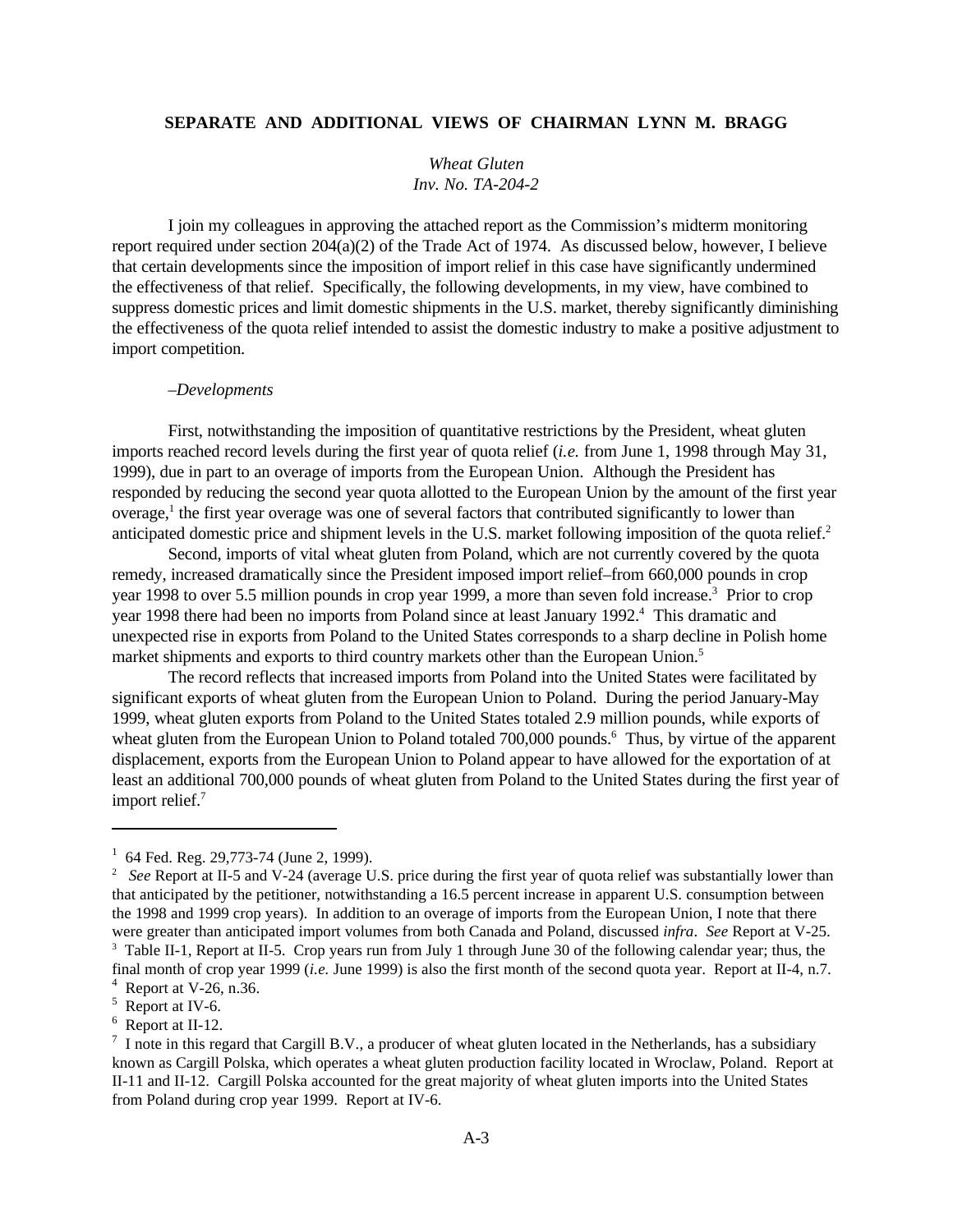Notably, Poland accounted for only 0.4 percent of total imports into the United States in crop year 1998, and 2.6 percent of total imports in crop year 1999.<sup>8</sup> For the first five months of 1999, however, imports from Poland accounted for a significant 6.9 percent of total imports of wheat gluten into the United States.<sup>9</sup>

The information developed in this midterm review demonstrates that the quota relief imposed by the President is being undermined by means of significantly increased off-quota imports into the United States from Poland, which are facilitated by wheat gluten exports from the European Union to Poland. Moreover, aside from such circumvention concerns, the President may wish to consider expanding the quota regime to include Poland based upon the significantly increasing share of total imports held by Poland during the first quota year.

Third, since the imposition of quota relief, Canada has been the source of a blended product which is comprised of 90 percent wheat gluten and 10 percent of either soy protein or dried meat by-product. The wheat gluten incorporated into this blend, however, was imported from the European Union and thus would have been subject to the EU quota if it were exported directly to the United States as vital wheat gluten.<sup>10</sup>

In October 1998, the U.S. Customs Service ruled that this 90/10 blended wheat gluten product is properly classified under HTS subheading 2309.90.10, which covers mixed feed ingredients used in animal feedings.<sup>11</sup> Apparently because Customs administers the quota regime imposed by the President on the basis of whether an import is classified under either HTS subheadings 1109.00.10 or 1109.00.90, Customs did not count the 90/10 blended product imported from Canada toward any quota limitation.

The record in this midterm review indicates that there is a significant degree of interchangeability between the 90/10 blended wheat gluten product imported from Canada and 100 percent vital wheat gluten, as at least one domestic pet food producer suspended its contract with a domestic supplier of wheat gluten in favor of the 90/10 blended product from Canada, and more than one domestic wheat gluten producer reported the suspension and/or cancellation of a contract due to the availability of the imported 90/10 blended product in the United States.<sup>12</sup> Moreover, the Canadian exporter has indicated that it sees potential in the U.S. market for more sales of the 90/10 blended product.<sup>13</sup> The actual and potential adverse impact on the domestic industry from imports of the blended product is thus clearly evident, and there is every indication that this impact will continue to mount if current conditions remain unchecked.<sup>14</sup>

I find this prospect particularly troublesome because I believe the 90/10 blended wheat gluten product falls within the scope of both the Commission's original 201 investigation and the Commission's unanimous recommendation for relief submitted to the President.

Specifically, I note that the Commission unanimously recommended a quantitative restriction on "imports of wheat gluten *that are the subject of this investigation*."<sup>15</sup> The petitioner's description of the scope, which was the basis for the Commission's scope definition, emphasized that "[a]lthough the HTS subheadings are provided for convenience and customs purposes, the written description of the scope of this investigation is dispositive."16

<sup>14</sup> The record in this midterm review confirms that a substantial volume of the 90/10 blended wheat gluten product has been imported into the United States from Canada in 1999. Report at II-11.

<sup>16</sup> Letter from Randolph J. Stayin (Barnes & Thornburg) to Donna R. Koehnke (Secretary, U.S. International Trade Commission), December 31, 1997.

<sup>8</sup> *See* Table II-1, Report at II-5.

 $9$  Report at II-12.

 $10$  Report at V-26.

 $11$  Report at II-10.

 $12$  Report at II-11.

 $^{13}$   $\underline{\text{Id}}$ .

<sup>&</sup>lt;sup>15</sup> Wheat Gluten, Inv. No. TA-201-67, USITC Pub. 3088 (March 1998), at I-3 (emphasis added).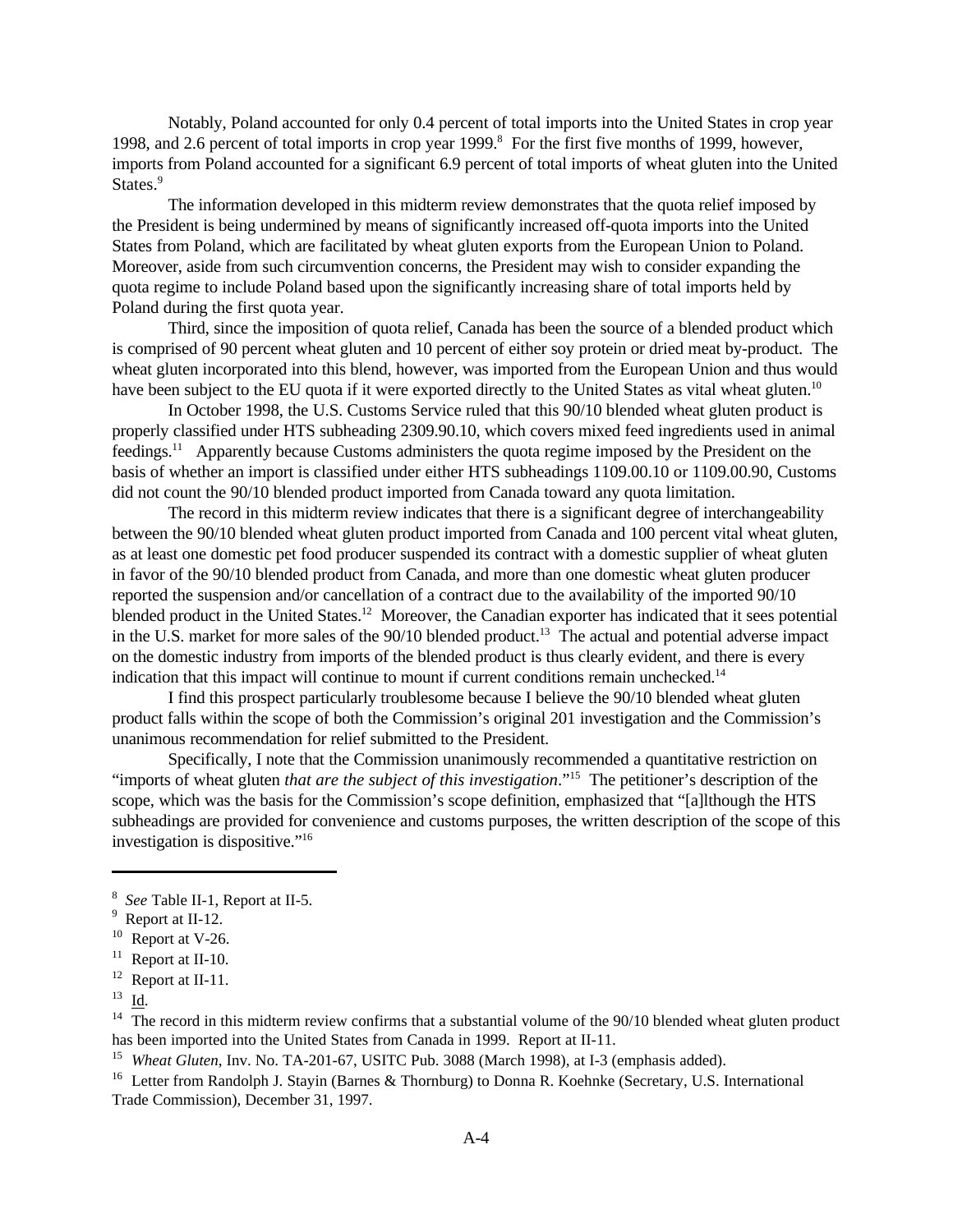The Commission, in defining a single domestic like product, found that "domestically produced wheat gluten is 'like' imported wheat gluten and . . . the domestic industry consists of the domestic producers of *all forms of vital wheat gluten, including modified wheat gluten that is used in the baking and pet foods industries*."<sup>17</sup> The Commission expressly highlighted the fact that "wheat gluten has no substitutes that have the functional properties of 'vitality' that are needed in the baking and pet food applications in which it is used."<sup>18</sup>

Although the Commission in its original report acknowledged the classification of imported wheat gluten under HTS subheadings 1109.00.10 and 1109.00.90, such references simply reflected the fact that all then-known imports of vital wheat gluten were classified under those two subheadings. Thus, the imported 90/10 blended product now at issue was not specifically considered by the Commission precisely because it did not exist at the time the Commission rendered its recommendation; nonetheless, I am satisfied that all forms of wheat gluten having the functional properties of "vitality" required for baking or pet food applications, including the 90/10 blended product now at issue, are encompassed by the scope of both the Commission's investigation and recommendation to the President, without limitation to particular subheadings under the HTS, and that import relief should be administered accordingly. In my view, to the extent that wheat gluten from the European Union enters the United States off-quota in the form of the 90/10 blended product from Canada, the quota relief imposed by the President is significantly undermined.

Moreover, aside from such circumvention concerns, the President may wish to consider expanding the quota regime to include Canada based upon the significantly increasing share of total imports held by Canada since the imposition of quota relief.<sup>19</sup> Specifically, I note that in crop year 1998 wheat gluten imports from Canada constituted 8.0 percent of total imports, while in crop year 1999 this level increased to 13.6 percent, with the absolute volume of such imports more than doubling.<sup>20</sup> In addition, I believe that the import data for crop year 1999 are somewhat understated because they do not account for the 90/10 blended wheat gluten product imported from Canada.

Fourth, I note that the adjusted second-year quota allotted to the European Union was filled almost in its entirety within the first month of the second year of quota relief, *i.e.* June 1999.<sup>21</sup> This behavior is reminiscent of the surge in wheat gluten imports from the European Union which occurred after the Commission rendered its affirmative injury vote in January 1998 but prior to the beginning of the quota regime on June 1, 1998.<sup>22</sup> The petitioner has argued that the pre-relief period import surge created an inventory overhang in the United States which undermined the effectiveness of the first year of import relief.<sup>23</sup> Apparently, the large volume of wheat gluten imports from the European Union entered in June 1999 has again resulted in substantial inventories. $24$ 

Based upon the domestic industry's experience with the quota relief to date, I believe that circumstances may warrant amendment of the quota regime to incorporate a provision which would

<sup>&</sup>lt;sup>17</sup> Wheat Gluten, Inv. No. TA-201-67, USITC Pub. 3088 (March 1998), at I-9 (emphasis added). Indeed, the Commission expressly noted that the pet food industry accounted for 15-20 percent of the wheat gluten consumed in the United States. Id. at I-6.

 $18$  Id. at I-9.

<sup>&</sup>lt;sup>19</sup> I note in this regard that section 312(c) of the NAFTA Implementation Act provides that the President may subsequently include a NAFTA country that was initially excluded from import relief, if the President determines that a surge in imports from that NAFTA country is undermining the effectiveness of such import relief. 19 U.S.C. § 3372(c).

<sup>20</sup> *See* Table II-1, Report at II-5.

<sup>&</sup>lt;sup>21</sup> Report at II-8 and V-25, n.35.

 $22$  Report at V-24, n.29.

<sup>23</sup> *See* Id.

<sup>24</sup> *See* Report at II-4, n.7.